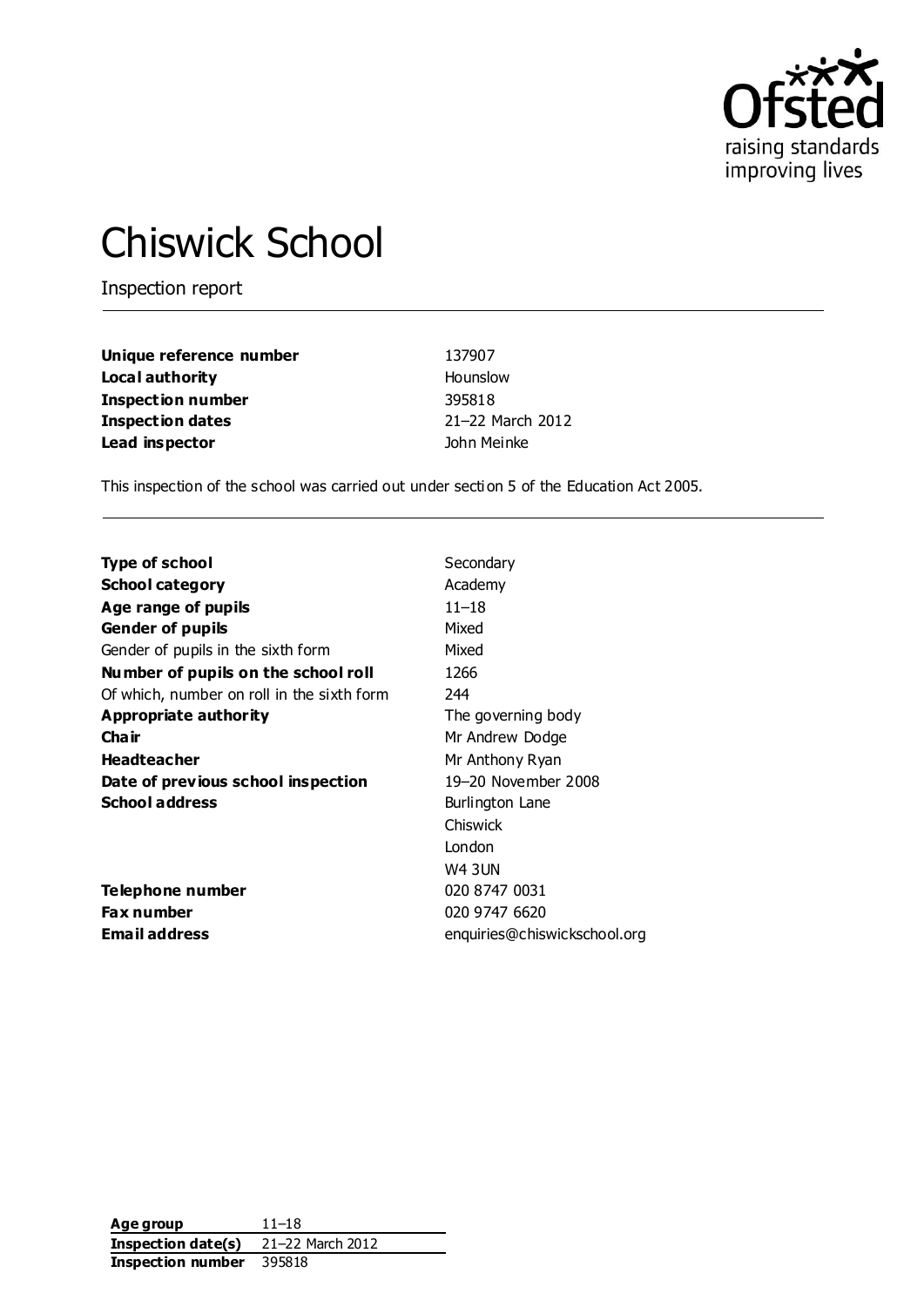You can use Parent View to give Ofsted your opinion on your child's school. Ofsted will use the information parents and carers provide when deciding which schools to inspect and when.

You can also use Parent View to find out what other parents and carers think about schools in England. You can visit www.parentview.ofsted.gov.uk, or look for the link on the main Ofsted website: www.ofsted.gov.uk

The Office for Standards in Education, Children's Services and Skills (Ofsted) regulates and inspects to achieve excellence in the care of children and young people, and in education and skills for learners of all ages. It regulates and inspects childcare and children's social care, and inspects the Children and Family Court Advisory Support Service (Cafcass), schools, colleges, initial teacher training, work-based learning and skills training, adult and community learning, and education and training in prisons and other secure establishments. It assesses council children's services, and inspects services for looked after children, safeguarding and child protection.

Further copies of this report are obtainable from the school. Under the Education Act 2005, the school must provide a copy of this report free of charge to certain categories of people. A charge not exceeding the full cost of reproduction may be made for any other copies supplied.

If you would like a copy of this document in a different format, such as large print or Braille, please telephone 0300 123 4234, or email enquiries@ofsted.gov.uk.

You may copy all or parts of this document for non-commercial educational purposes, as long as you give details of the source and date of publication and do not alter the information in any way.

To receive regular email alerts about new publications, including survey reports and school inspection reports, please visit our website and go to 'Subscribe'.

Piccadilly Gate Store St **Manchester** M1 2WD

T: 0300 123 4234 Textphone: 0161 618 8524 E: enquiries@ofsted.gov.uk W: www.ofsted.gov.uk



© Crown copyright 2012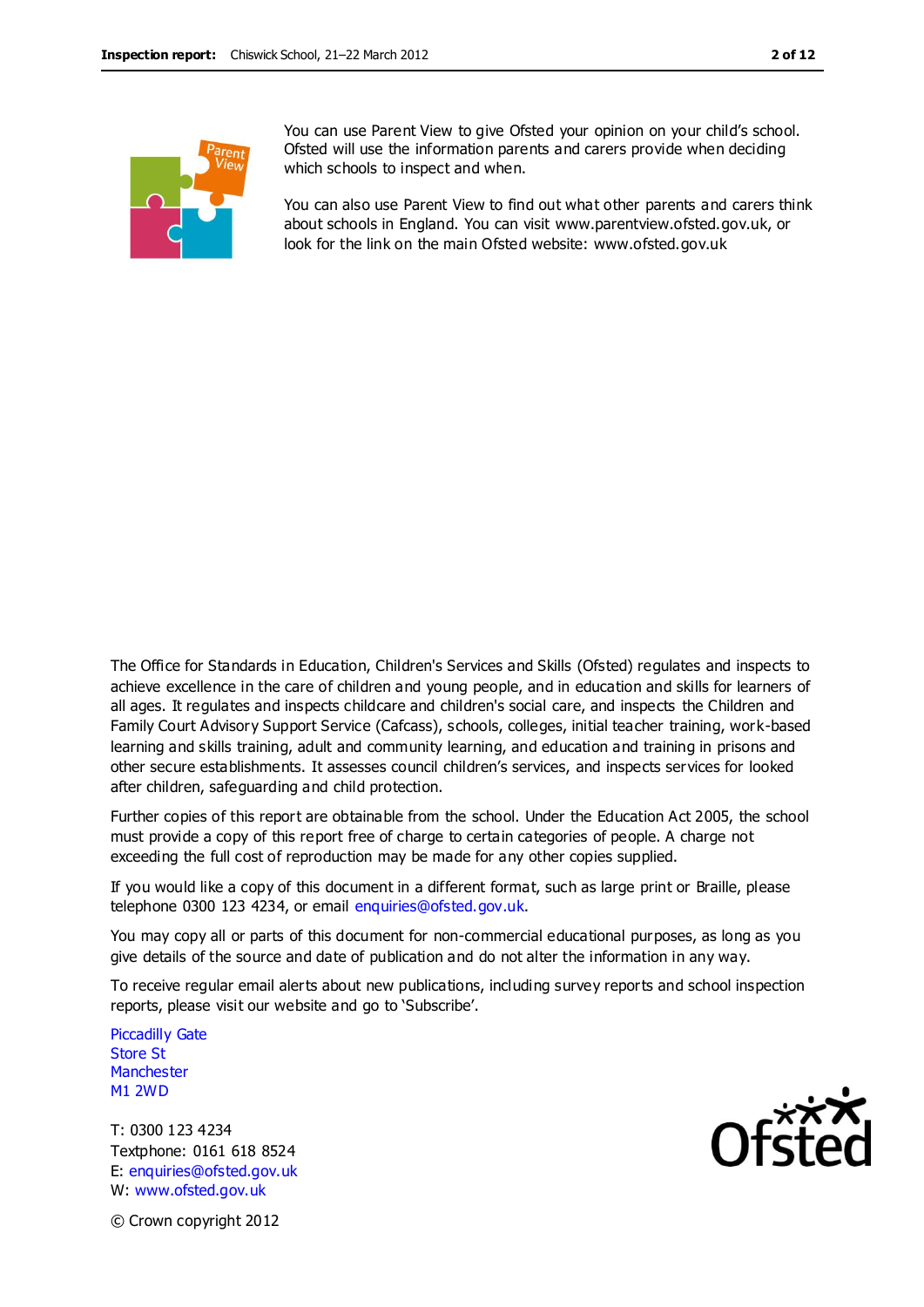# **Introduction**

| Inspection team     |                             |
|---------------------|-----------------------------|
| John Meinke         | Additional inspector        |
| Gary Kirkley        | Additional Inspector        |
| Patricia MacLachlan | <b>Additional Inspector</b> |
| Martin Marsh        | <b>Additional Inspector</b> |
| Gillian Smith       | <b>Additional Inspector</b> |

This inspection was carried out with two days' notice. Inspectors observed 43 teachers teach 43 lessons, of which eight were joint observations with members of the school's senior leadership team. In addition, the inspection team made short visits to a number of other lessons. They held meetings with three groups of students, members of the governing body and school staff, including senior and middle leaders. Inspectors took account of the responses to the on-line questionnaire (Parent View) in planning the inspection, observed the school's work, and looked at a range of documents, including the school improvement plan, minutes of the governing body and school policies. They also analysed responses to the inspection questionnaires completed by 195 parents and carers and others completed by students and staff.

# **Information about the school**

Chiswick School is larger than the average sized secondary school. The proportion of students known to be eligible for free school meals is above the national average. The students come from a wide range of socio-economic, ethnic, religious and cultural backgrounds. Most students are from minority ethnic backgrounds, the largest groups being from Black African heritage and Other White backgrounds. The proportion of students who speak English as an additional language is much higher than that found nationally. The proportion of disabled students and those with special educational needs is above the national average. It also provides off-site provision for students whose circumstances makes them vulnerable and are at risk of exclusion at the Chiswick School Centre. The school has Technology College status and has gained various awards relating to its provision, including Eco Award Silver, Healthy School status, International Schools Award, Investors in People and Sportsmark. The school meets the government's current floor standards, which set the minimum expectations for students' attainment and progress.

The current headteacher joined the school in September 2010. The school converted to academy status on 1 March 2012.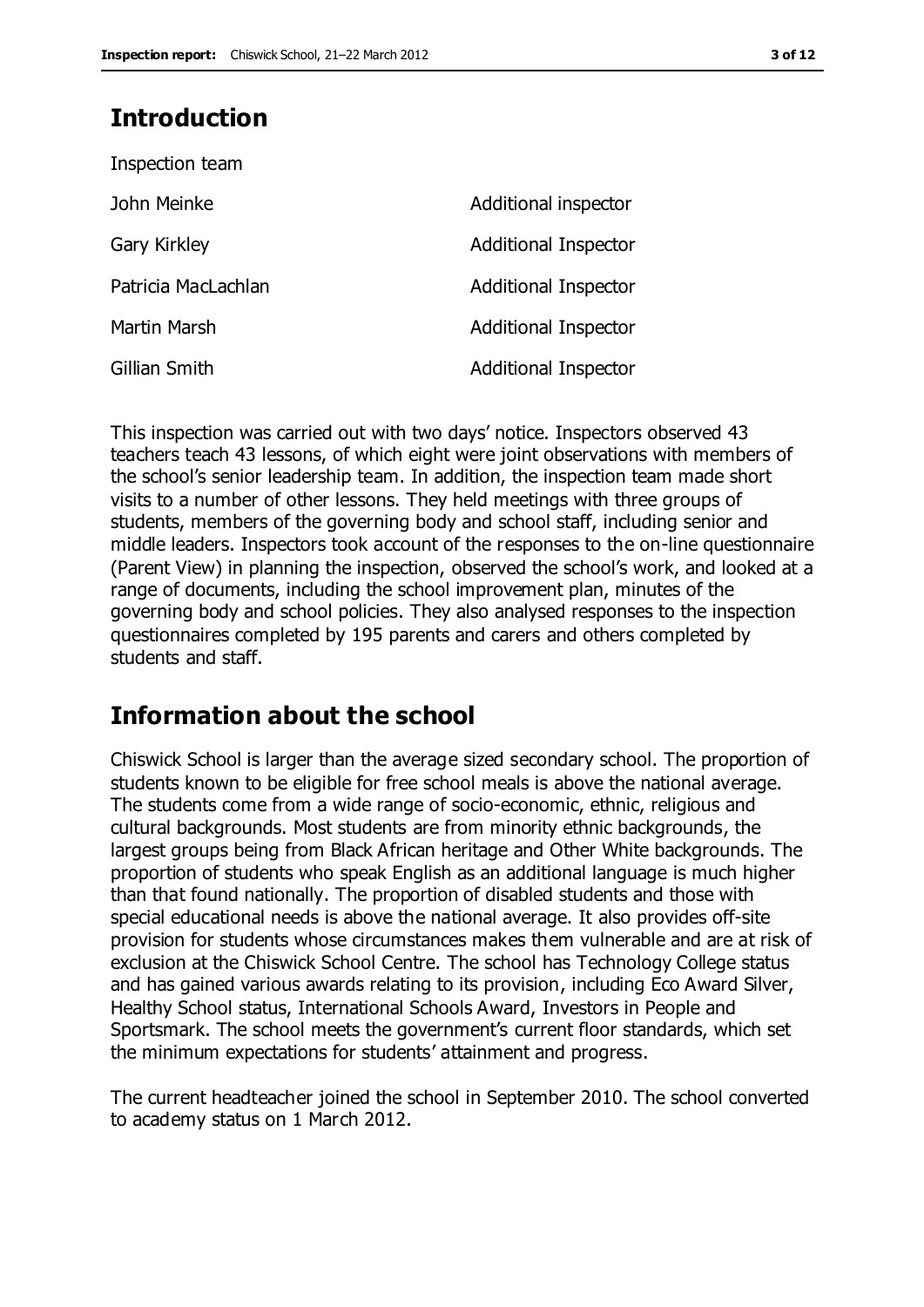## **Inspection judgements**

| <b>Overall effectiveness</b>          |  |
|---------------------------------------|--|
|                                       |  |
| <b>Achievement of pupils</b>          |  |
| <b>Quality of teaching</b>            |  |
| <b>Behaviour and safety of pupils</b> |  |
| <b>Leadership and management</b>      |  |

## **Key findings**

- This is a good school. Students' academic progress is good. The school is not outstanding because, while significant progress has been made since the previous inspection in raising attainment for most groups of students, the achievement of a small number of students lags behind because their low aspirations, and repeated, occasional absences prevent them from making the progress of which they are capable.
- Attainment is above average and in 2011 the proportion of students attaining five or more GCSE results at grade C or higher, including English and mathematics, was above average. The sixth form is good. Well-planned lessons encourage independence and combined with an appropriate curriculum lead to students making better than expected progress.
- $\blacksquare$  The quality of teaching is good, with some outstanding teaching observed during the inspection. In a small minority of lessons opportunities were missed to relate learning to real-life situations, and questioning did not always sufficiently challenge all students.
- The behaviour and safety of students are good. Leaders have established high expectations of behaviour and learning. Consistent approaches to behaviour management, along with students' positive attitudes to learning, ensure that the school is calm and orderly and lessons proceed without interruption. Actions have been taken to successfully improve attendance since the previous inspection so that it is now above average.
- The very good leadership of the headteacher and his senior team have resulted in sustained improvement, based on high ambitions for the school and all of its students. Leaders have a good understanding of the strengths and areas for development in teaching and the robust management of performance along with targeted professional development have increased the proportion of good and outstanding teaching. Leaders at all levels, including the governing body,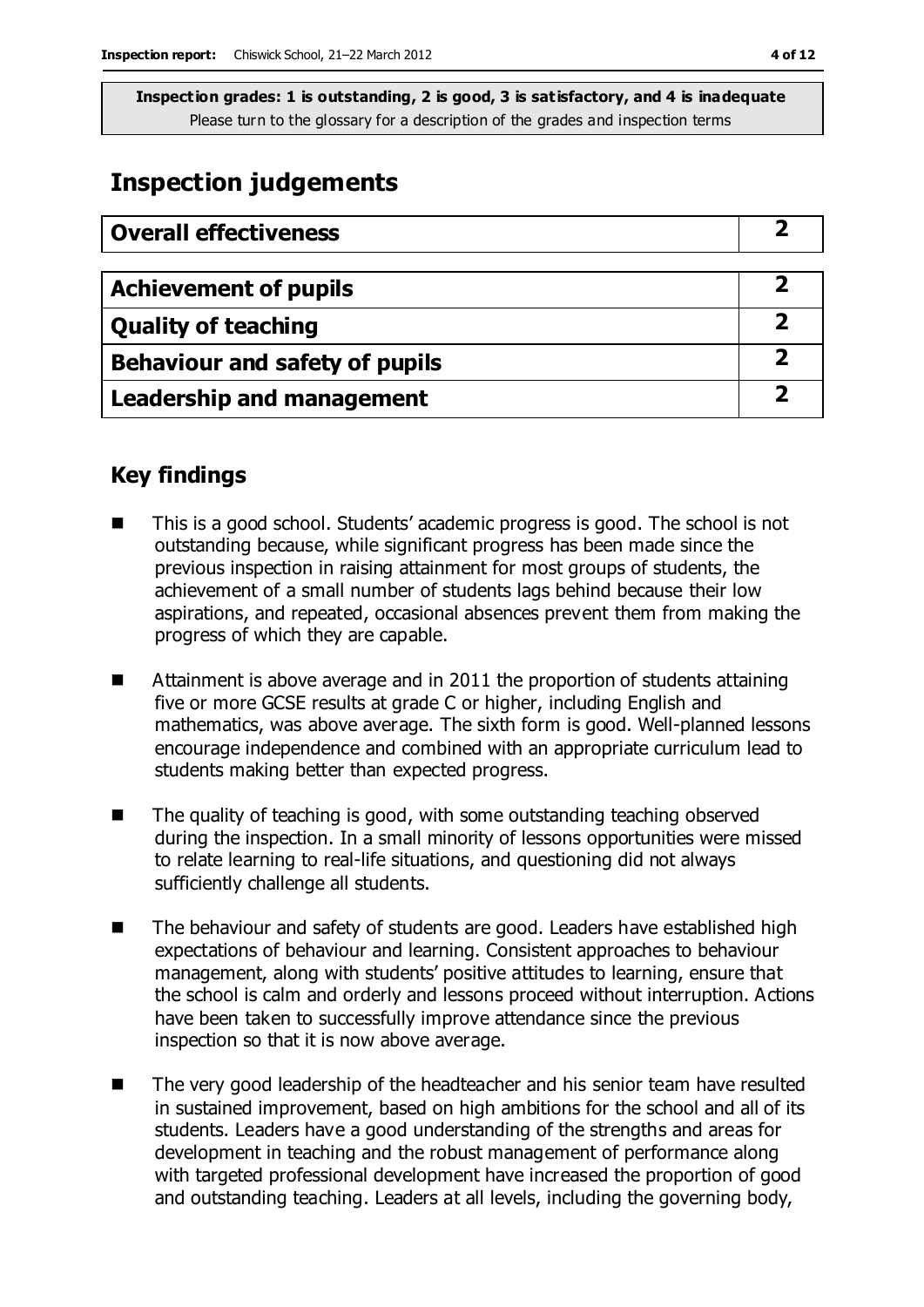have an accurate understanding of the school's strengths and weaknesses and there is a relentless drive to improve performance.

## **What does the school need to do to improve further?**

- Improve achievement for the small number of students who are falling behind by raising their aspirations and improving their attendance.
- Increase the proportion of outstanding teaching to secure outstanding progress for all by:
	- relating learning activities more clearly to real-life situations in order to make them more relevant to students
	- using skilful questioning to ensure that all students are challenged during lessons.

## **Main report**

#### **Achievement of pupils**

The positive attitudes of students to learning ensure that they develop and acquire knowledge and skills well. Good and some outstanding progress was seen in the large majority of lessons observed, characterised by a high level of engagement of students in their work and an enjoyment of learning. Students work productively and at a good pace and are confident about discussing what they have learned. Challenging targets are set, which are carefully monitored by leaders so that effective intervention can be put in place to ensure that students do not fall behind. The school has taken decisive actions to successfully close the gaps between the attainment of most student groups, including boys, compared to that of students nationally and there is a clear determination to ensure that the attainment of all students is significantly above national averages. The very large majority of parents and carers who responded to the questionnaire felt that their child was making good progress at the school and inspectors agree.

Attainment at the school is above average, with the school achieving its best ever Year 11 results in 2011. Sustained improvements in English and mathematics have resulted in higher attainment and students develop their skills in reading, writing, communication and mathematics well. The school is taking decisive action to improve the reading skills of students who enter the school with low prior attainment in English. Arrangements for early entries to GCSE courses are carefully managed to ensure that students reach their full potential.

Disabled students and those with special educational needs make good progress. Arrangements for supporting these students have been extensively reviewed and are now having more impact on their progress, ensuring that the gap between their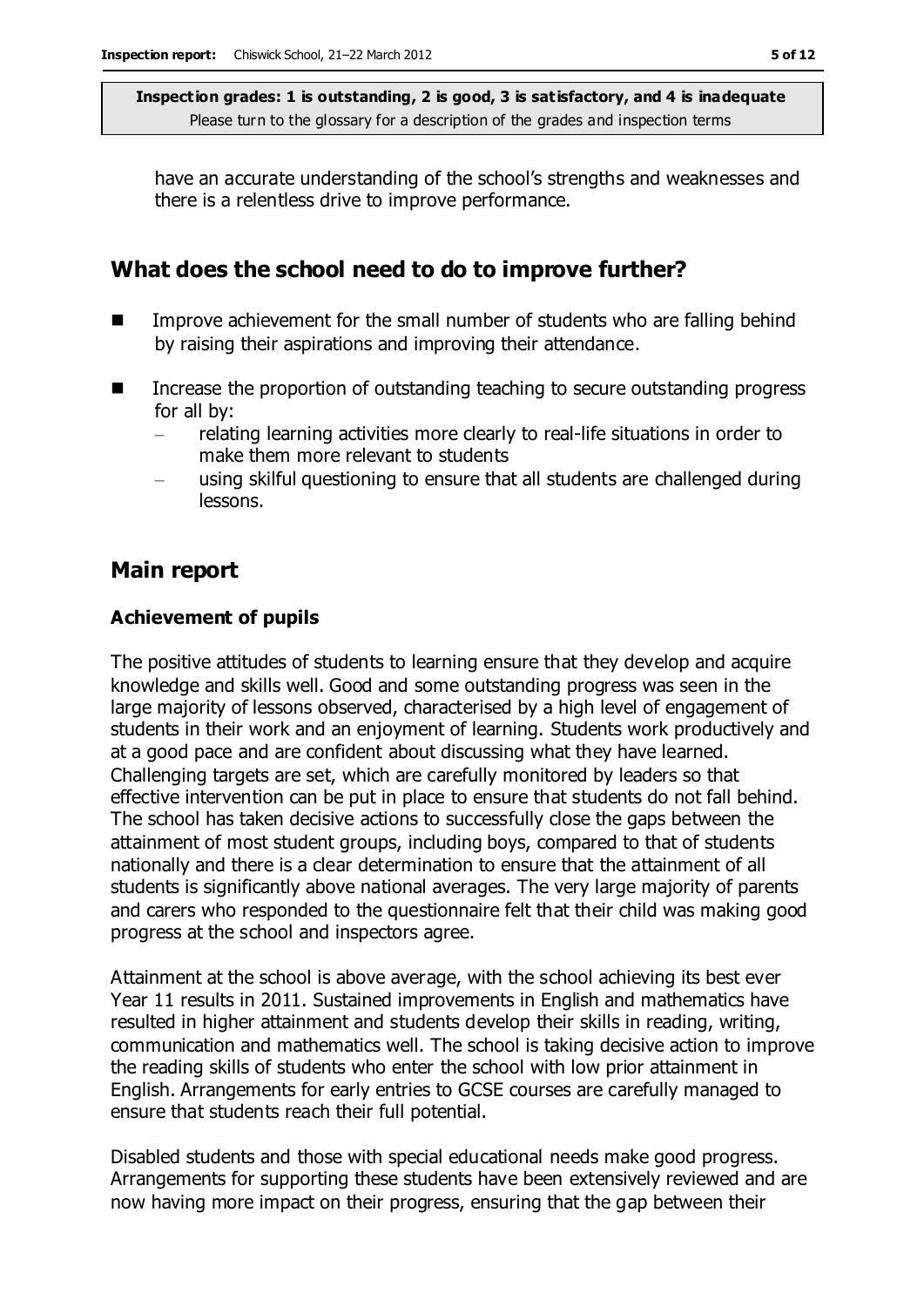attainment compared to that of all students nationally has been rapidly closed. Students who speak English as an additional language are supported well and make good progress.

Students in the sixth form achieve well and make good progress. Well-planned lessons encourage students to take ownership of their learning and to develop independence.

#### **Quality of teaching**

Lesson observations, discussions with students and the quality of work in their books indicate that the quality of teaching is good and improving, with examples of outstanding practice. Most parents and carers felt that their child is well taught and students and inspectors agree. Teachers use their good subject knowledge to plan engaging lessons. Good relationships between students and adults based on high expectations ensure a calm atmosphere for learning. Good questioning is used to extend students' learning and check their understanding, reshaping tasks when necessary. Information and communication technology is used well to support learning. Support from additional adults is appropriately focused on developing independence. The planned curriculum makes a good contribution to students' achievement and provides good opportunities for promoting their spiritual, moral, social and cultural development. Regular homework extends and supports students' learning well. High-quality marking and guided assessment within lessons enable students to know what to do to improve their learning.

In the best lessons students are challenged to extend their learning. In an outstanding English lesson, a dramatic interpretation of a poem was used to create a highly memorable experience. Higher-order questioning was used to extend students' learning and encourage them to reflect on their learning. In an outstanding physical education lesson, well-sequenced learning and rapid transitions between activities led to good pace with no time being wasted. Students were encouraged to reflect on the progress they were making and consider what they needed to do next to improve their learning.

In the small minority of lessons where teaching was satisfactory, opportunities were missed to relate learning to real-life situations and make lessons more memorable and relevant to students. Questioning sometimes did not challenge students to extend their learning and, on a few occasions, gaps in their knowledge and misconceptions were not always picked up on and corrected. In a few lessons observed the learning objectives were not sufficiently clear to ensure that students fully understood the purpose of tasks and activities set by teachers during lessons.

#### **Behaviour and safety of pupils**

'Chiswick School provides a friendly, purposeful atmosphere and promotes ambition for every child.' This comment by a parent/carer reflects the positive views of parents and carers, students and staff about the school. The environment is calm, well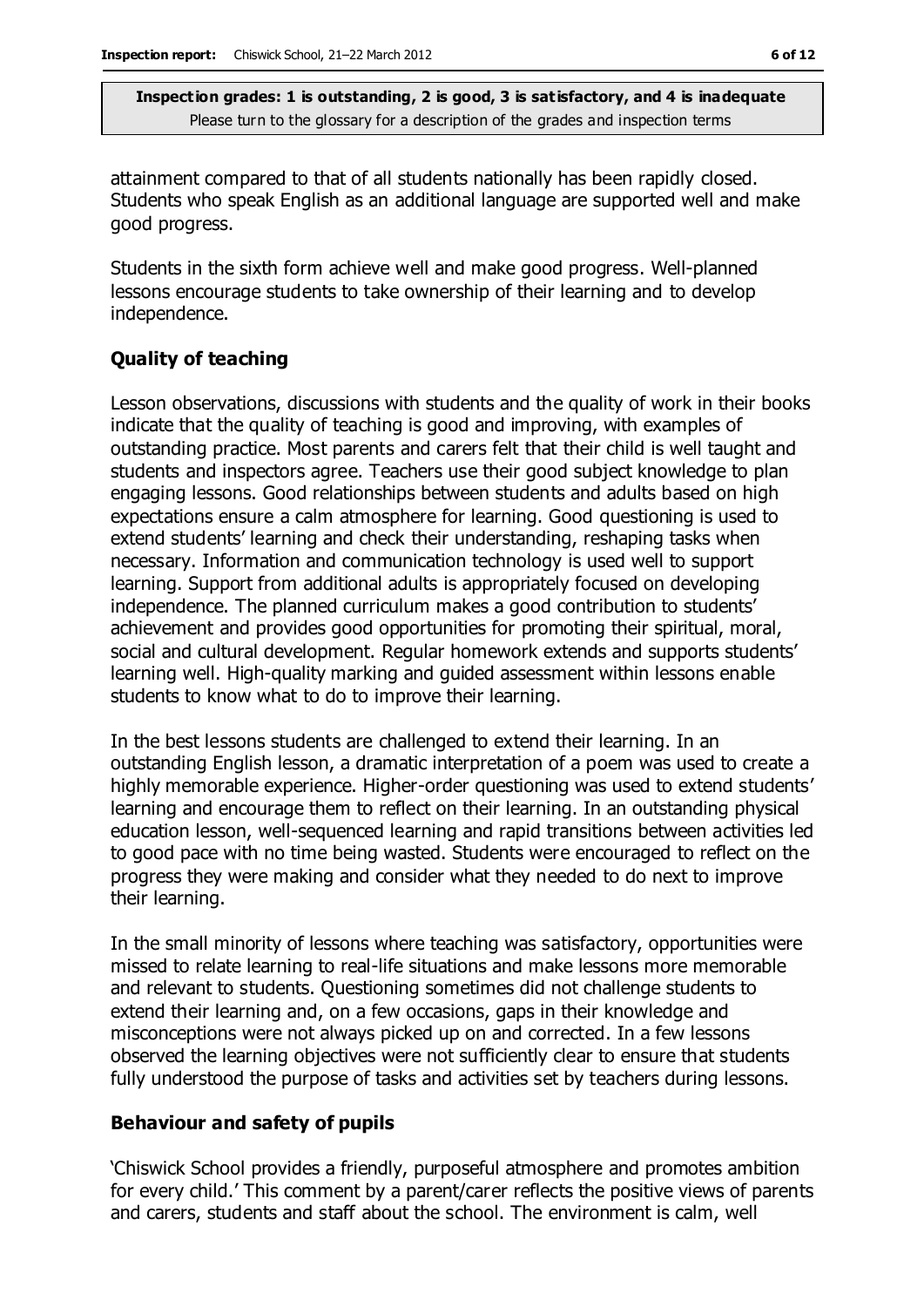ordered and friendly. Students mix well together and interact with adults with good humour and good manners.

Positive behaviour management strategies are firmly and consistently enforced across the school. Students understand and value the clear boundaries that have been put in place and the school's records show that incidences of poor behaviour have decreased over time. An area of strength is the support provided through the Chiswick School Centre for students whose circumstances make them vulnerable and who are at risk of exclusion; this support has enabled such students to remain in mainstream education and achieve GCSE qualifications. Anti-bullying campaigns have been effective and incidences of bullying are few and dealt with effectively on the rare occasions when they do happen. Students have a good understanding of how to keep themselves safe and feel confident that they can discuss any concerns or problems with staff. There are some opportunities for student leadership, for example through peer mentoring of new Year 7 students, and the school is working to increase the extent to which students can manage their own behaviour.

Most parents and carers agreed that their child feels safe at school and students concur with this view. The large majority of parents, carers and students agreed that the standard of behaviour in the school is good. However, a small minority of parents and carers expressed concerns about poor behaviour and its impact on learning. Good behaviour was seen during the inspection. The school acknowledges that, although good behaviour is now the norm, the legacy of lower standards in the past will take time to shift. Senior leaders are not complacent about behaviour and safety and there is a determination to secure outstanding behaviour.

#### **Leadership and management**

The headteacher and his senior team have led a relentless drive for improvement which has resulted in sustained increases in achievement over time. Middle leaders support this process by making a strong and cohesive contribution to school improvement. The governing body knows the school very well and holds it to account well. School self-evaluation is accurate and detailed and informs sharply focused improvement plans. Assessment data is used forensically to set challenging targets, track progress, ensure equality of access to provision and improve outcomes for all students. Along with senior leaders, the governing body ensures that arrangements for safeguarding meet statutory requirements. The capacity for further improvement is strong.

School leaders are sharp and accurate in their evaluation of the quality of teaching. They have a clear understanding of its strengths and decisive actions have been taken to tackle weaknesses. There is a clear drive to improve the quality of teaching to outstanding through professional development with peer observation and coaching. Performance management is robust and ensures accountability.

The school's curriculum is good. Regular review makes sure that it evolves to keep meeting the needs of learners. Vocational courses have been introduced at Key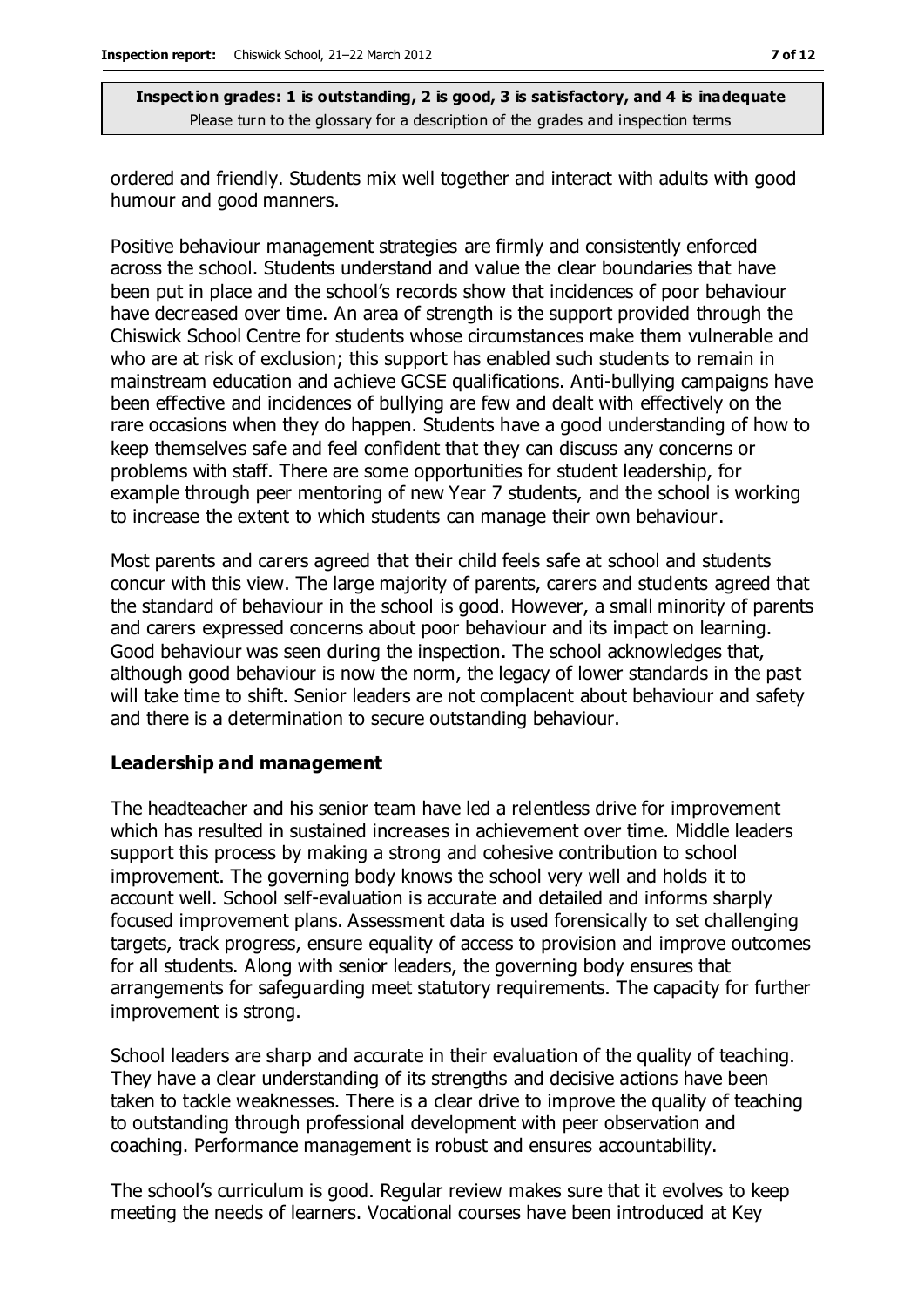Stage 4 and the sixth form to better meet the needs of all learners. The curriculum is broad and balanced. It contributes well to students' spiritual, moral, social and cultural development, including through the 'Opening Minds' curriculum in Key Stage 3, religious studies and personal, social and health education. Effective promotion of equality and tackling discrimination are seen in the equality of respect and support given to vocational and academic courses, in the successful drive to close achievement gaps and students' matter-of-fact responses to individual differences. Arrangements for careers advice and guidance are being strengthened through partnerships with local businesses. Students in the sixth form have benefited from improved advice and guidance and more rigorous entry requirements for level 3 courses. Good support is in place for students to progress to further and higher education, apprenticeships and employment. The school has taken good steps to further engage with parents and carers, including through hosting open mornings and strengthening links with feeder primary schools.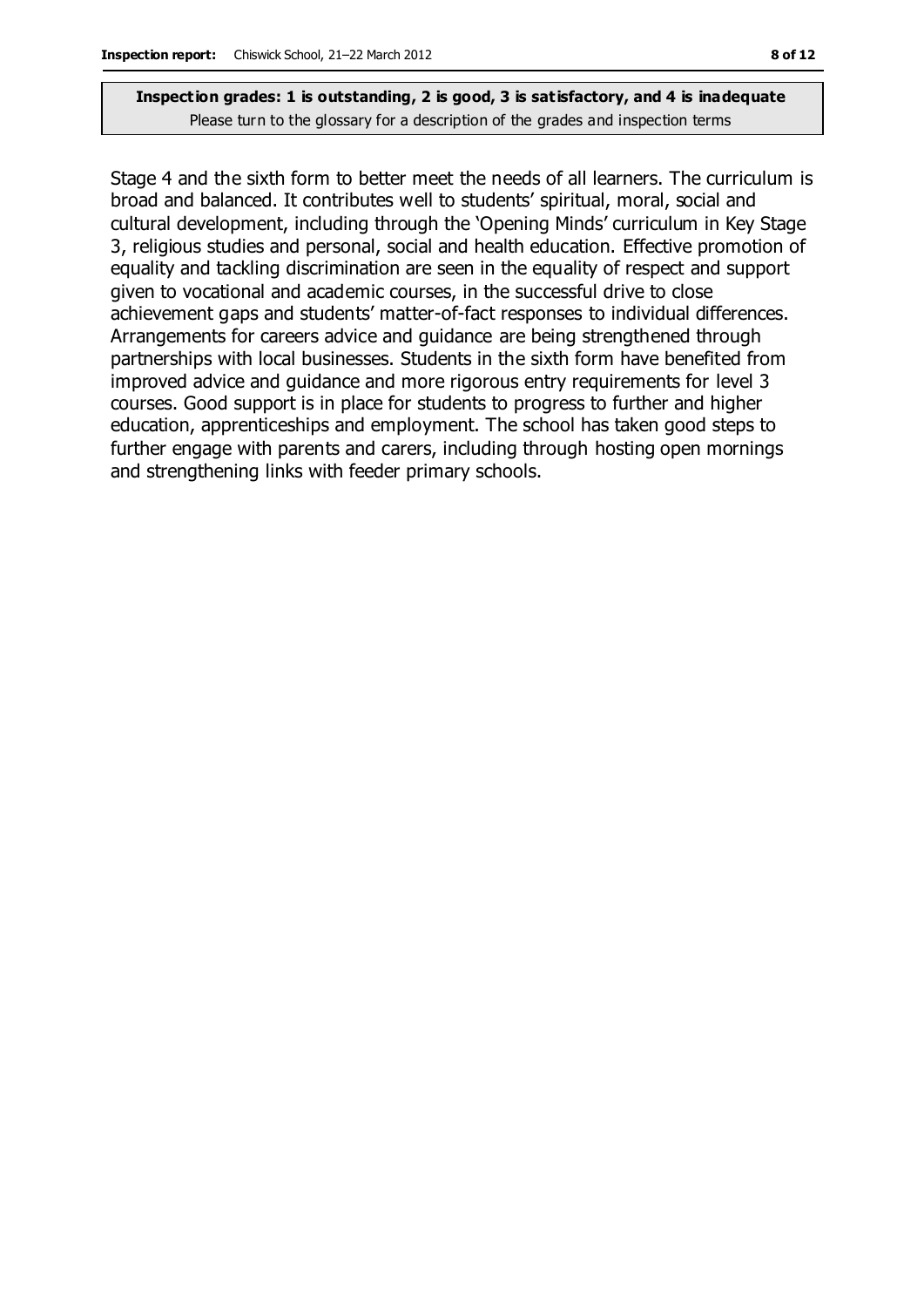# **Glossary**

## **What inspection judgements mean**

| Grade   | <b>Judgement</b> | <b>Description</b>                                                                                                                                                                                                               |
|---------|------------------|----------------------------------------------------------------------------------------------------------------------------------------------------------------------------------------------------------------------------------|
| Grade 1 | Outstanding      | These features are highly effective. An outstanding<br>school provides exceptionally well for all its pupils' needs.                                                                                                             |
| Grade 2 | Good             | These are very positive features of a school. A school<br>that is good is serving its pupils well.                                                                                                                               |
| Grade 3 | Satisfactory     | These features are of reasonable quality. A satisfactory<br>school is providing adequately for its pupils.                                                                                                                       |
| Grade 4 | Inadequate       | These features are not of an acceptable standard. An<br>inadequate school needs to make significant<br>improvement in order to meet the needs of its pupils.<br>Ofsted inspectors will make further visits until it<br>improves. |

## **Overall effectiveness of schools**

|                         | Overall effectiveness judgement (percentage of schools) |      |                     |                   |
|-------------------------|---------------------------------------------------------|------|---------------------|-------------------|
| <b>Type of school</b>   | <b>Outstanding</b>                                      | Good | <b>Satisfactory</b> | <b>Inadequate</b> |
| Nursery schools         | 46                                                      | 46   |                     |                   |
| Primary schools         |                                                         | 47   | 40                  |                   |
| Secondary<br>schools    | 14                                                      | 38   | 40                  |                   |
| Special schools         | 28                                                      | 48   | 20                  |                   |
| Pupil referral<br>units | 15                                                      | 50   | 29                  |                   |
| All schools             |                                                         | 46   | 38                  |                   |

New school inspection arrangements have been introduced from 1 January 2012. This means that inspectors make judgements that were not made previously.

The data in the table above are for the period 1 September 2010 to 31 August 2011 and represent judgements that were made under the school inspection arrangements that were introduced on 1 September 2009. These data are consistent with the latest published official statistics about maintained school inspection outcomes (see www.ofsted.gov.uk).

The sample of schools inspected during 2010/11 was not representative of all schools nationally, as weaker schools are inspected more frequently than good or outstanding schools.

Primary schools include primary academy converters. Secondary schools include secondary academy converters, sponsor-led academies and city technology colleges. Special schools include special academy converters and non-maintained special schools.

Percentages are rounded and do not always add exactly to 100.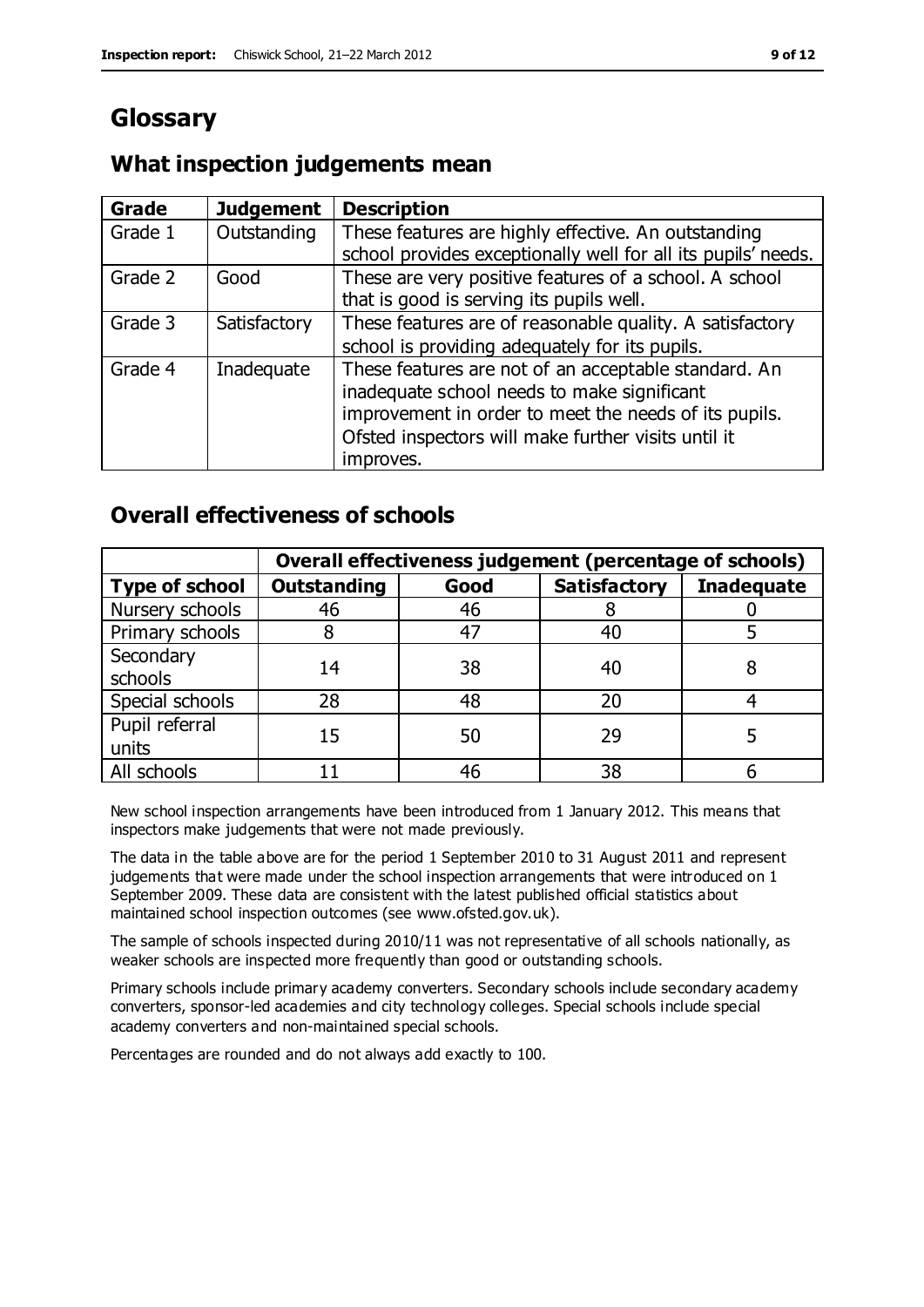# **Common terminology used by inspectors**

| Achievement:               | the progress and success of a pupil in their<br>learning and development taking account of their<br>attainment.                                                                                                        |
|----------------------------|------------------------------------------------------------------------------------------------------------------------------------------------------------------------------------------------------------------------|
| Attainment:                | the standard of the pupils' work shown by test and<br>examination results and in lessons.                                                                                                                              |
| Attendance:                | the regular attendance of pupils at school and in<br>lessons, taking into account the school's efforts to<br>encourage good attendance.                                                                                |
| Behaviour:                 | how well pupils behave in lessons, with emphasis<br>on their attitude to learning. Pupils' punctuality to<br>lessons and their conduct around the school.                                                              |
| Capacity to improve:       | the proven ability of the school to continue<br>improving based on its self-evaluation and what<br>the school has accomplished so far and on the<br>quality of its systems to maintain improvement.                    |
| Leadership and management: | the contribution of all the staff with responsibilities,<br>not just the governors and headteacher, to<br>identifying priorities, directing and motivating staff<br>and running the school.                            |
| Learning:                  | how well pupils acquire knowledge, develop their<br>understanding, learn and practise skills and are<br>developing their competence as learners.                                                                       |
| Overall effectiveness:     | inspectors form a judgement on a school's overall<br>effectiveness based on the findings from their<br>inspection of the school.                                                                                       |
| Progress:                  | the rate at which pupils are learning in lessons and<br>over longer periods of time. It is often measured<br>by comparing the pupils' attainment at the end of a<br>key stage with their attainment when they started. |
| Safety:                    | how safe pupils are in school, including in lessons;<br>and their understanding of risks. Pupils' freedom<br>from bullying and harassment. How well the school<br>promotes safety, for example e-learning.             |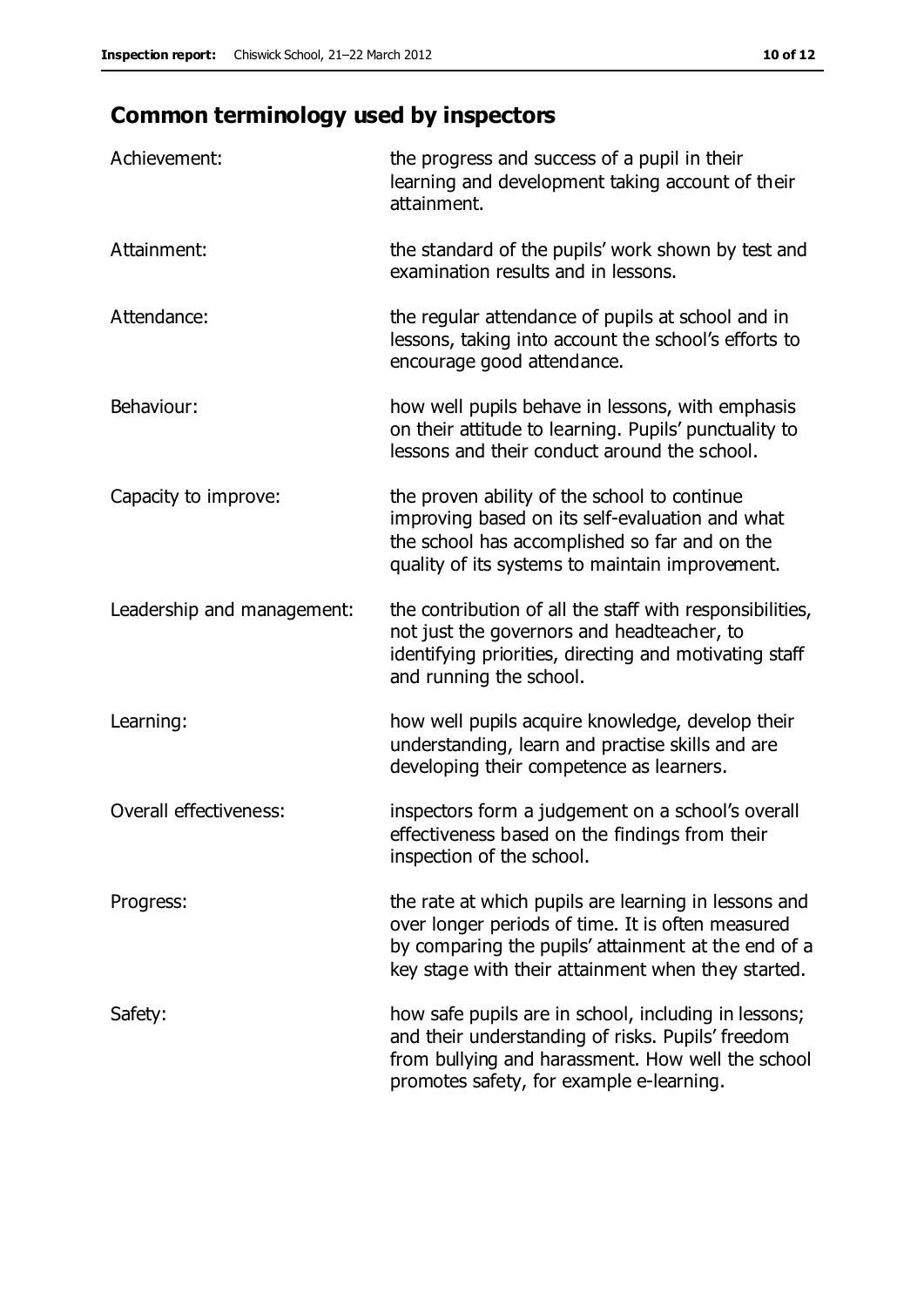#### **This letter is provided for the school, parents and carers to share with their children. It describes Ofsted's main findings from the inspection of their school.**

23 March 2012

Dear Students

#### **Inspection of Chiswick School, London W4 3UN**

Thank you for the warm welcome that you gave to us when we inspected your school recently. On behalf of the inspection team I would like to thank you for sharing your views of the school and how well it prepares you for the future. We agree that your school has improved greatly since its last inspection and is now a good school.

You told us, and your parents and carers agree, that you feel safe at school and that you are confident that staff will act effectively to resolve any concerns. You say that bullying is rare and dealt with effectively on the few occasions it happens. You commented on the improvements in behaviour since the last inspection and have welcomed the more consistent behaviour management and clear boundaries that are now in place. Behaviour is now good and any disruption is dealt with well.

Most of you feel that you learn a lot in lessons and teaching at the school is good and we agree. Lessons are well planned with interesting tasks and activities that encourage your positive attitudes to learning. You are set challenging targets, which are carefully monitored by the school to ensure that you do not fall behind. You have a clear understanding of what you need to do to improve your learning. The result of this is that your GCSE examinations have improved considerably and are now above average. Achievement in the sixth form is also good and a wider range of courses is now offered to better meet your needs.

We have suggested some improvements which will help to improve the school further. We would like teachers to relate your learning more to real-life experiences and set you more challenging questions. Some students do not come to school regularly and we would like the school to do more to support them to improve their attendance so that they receive a good education. You can all help by continuing to work hard and by making the most of the opportunities you have to manage your own behaviour.

We wish you all at Chiswick School a happy and successful future.

Yours sincerely

John Meinke Lead inspector